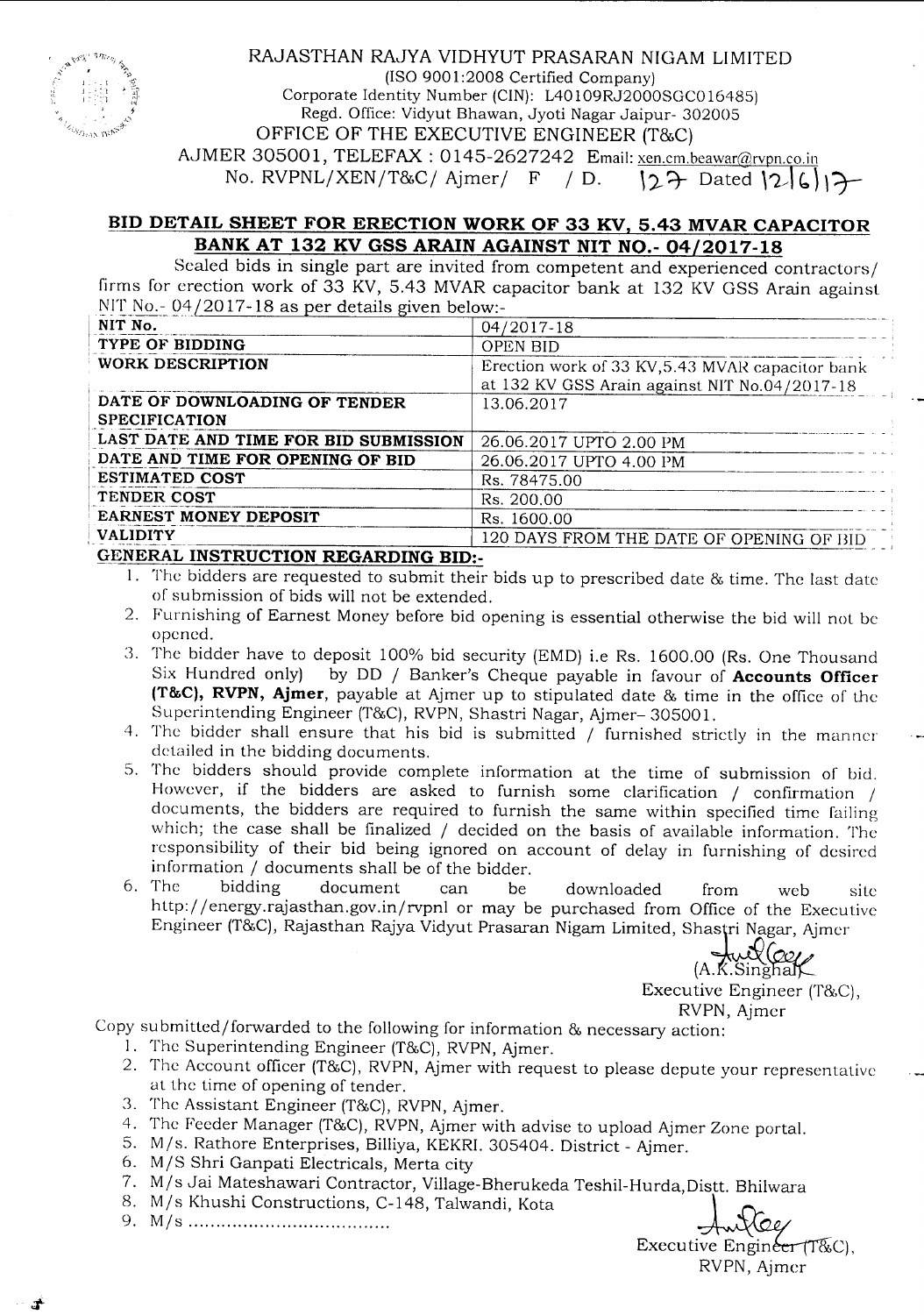# **Commercial Terms & Condition for Erection Of 33 KV, 5.43 MVAR Capacitor Bank At <sup>132</sup> KV ass Arain**

- 1. All precautionary measures shall be taken by contractor to carry out the work under scope. The department shall not be responsible for any accident or miss happening.
- 2. AllT&P labour, crane/Truck for work etc. required shall be arranged by contractor.
- 3. The work should be completed within 90 days from the date of issue of work order.
- 4. The work will be carried out under the control and strict supervision of Assistant Engineer- Incharge of work.
- S. Payment for the erection work of 33 KY, 5.43 MVARCapacitor Bank will be made to thc contractor on submission of bills in accordance with the procedure as detailed below. i] Payment equal to 100% (Hundred percent) (In case contractor deposit performance Security deposit equivalent to 10 % of work order by DO/Banker cheque) or 90 % (Ninty percent) (In case contractor furnish undertaking for deduction of performance Security amount from his each running and final bill  $@10\%$  of the amount of the bill) of the total value of the works will be paid against monthly running account bills to be submitted to the AEN  $(T&C)$  in-charge of the work.

ii) Balance 10% payment will be made after completion of performance period of 03 Months and finalization of material account statement of items received and used or returned to stores is settled. Any discrepancy in the quantity, will have to be made good by the contractor or deduction of its cost at double the issue rate applicable at the time of issue of material will be made while settling the balance payment.

(iii)The payment of the running bills, up to the work order value will be released withou t limiting to the individual item quantity.

(iv) Deduction, in respect of deficiencies etc. will be made by the AEN-Incharge while passing/verifying the bills and simultaneously be conveyed to the contractor.

- 6. Presentation of Bills: Bill of total work carried out shall be prepared in triplicate by the contractor and same shall be checked by the Assistant Engineer Inchage of work and will be submitted to the Executive Engineer (T&C), RVPN, Ajmer. The Executive Engineer (T&C), RVPN, Ajmer shall forwarded the same to the Account Officer (T&C), Ajmer for payment after deducting taxes etc. as applicable at the time of releasing the payment.
- 7. PENALTY:
- (i) The time for and the date of completion specified in the work order shall be deemed to be essence of the contract and the work shall have to be completed not later than the period specified therein. If the contractor fails to complete the work or any part thereof" within the specified completion period, the NIGAM shall be entitled at his option.
- (j) To recover from the Contractor,  $1/4%$  (quarter percent) per week or part thereof for first four weeks and  $1/2$ % (half percent) per week or part thereof for remaining period of delay (for unexecuted works) subject to maximum of 5% (five percent).
- $(k)$  After completion of the work the AEN (T&C), Ajmer incharge of the works shall submit the detailed report to the XEN(T&C)/SE (T&C), Ajmer indicating the delay in execution of the work activity wise on weekly basis.
- (I) To cancel the contract and if so desired to complete the erection works by other agencies at the risk & cost of the contractor.
- 8. The quantity of work may be increased / decreased as per actual site conditions/ requirement.
- 9. Rate should be quoted for complete work, firm in all respect without any price variation including all taxes & duties but exclusive of service tax.
- 10. Proper work quality shall be ensured and checked by the field officers strictly as per specification of G schedule etc. & record a certificate to this in M.B.
- $11.$  The contractor shall have to submit a certificate every month that he is an establishment covered under the employees provident fund and miscellaneous provisions act.1952 and is having a separate code number with the Provident Fund Commissioner and also that the Provident Fund contribution in respect of all the employees employed by him alongwith employer's share of contribution etc. is being deposited with the Provident Fund authorities and shall also submit certified photo copies of the challans of deposits. In absence of above, the contractor shall be liable to deposit employee contribution, as well as, Employer's contribution and other charges in respect of all the employees engaged by him for the said work with RVPN alongwith details of the employees, their wages and the amount of contribution as per RVPN CPF<br>Rules every month. In case of failure, RVPN shall be entitled to deduct 16% of the Rules every month. In case of failure, RVPN shall be entitled  $\sim$  amount from his bills.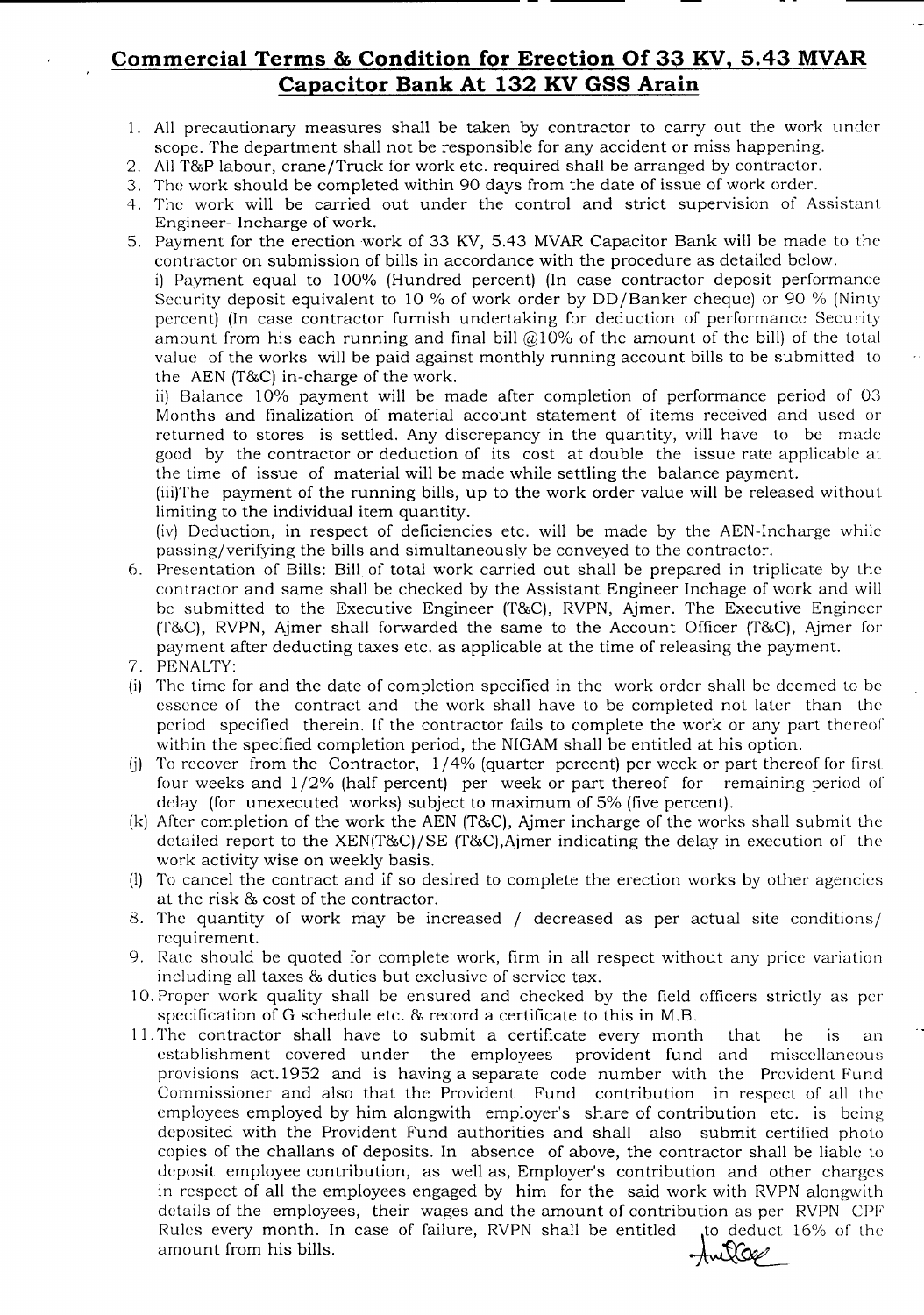- 12. **Dispute :-** All disputes, differences, questions, whatsoever arising between the NIGAMand Contractor upon or in relation to or in connection with the contract shall be deemed to have arisen at Ajmer (RAJASTHAN) only and no courts other than courts in Ajmer shall have jurisdiction to entertain the same.
- 13.**ELECTRIC POWER:** For carrying out erection activities, electricity supply shall be
- provided free of cost by the department subject to availability at site.

### 14. **CONTRACT DOCUMENTS:**

- **c)** The Contractor shall have to execute the contract agreement within 07 days from the date of receipt of detailed work order in triplicate in the prescribed Performa on non judicial stamp paper of value as per stamp duty applicable in Govt. of Rajasthan along with copy of work order, copy of "bidding documents". It is advised that each and every page of relevant documents is to be signed by authorized person with stamp.
- b) The acceptance of above documents in order shall be notified by the XEN (T&C), RVPN, Ajmer in due course of time under intimation to this office. No any payment shall be released without acceptance of the contract agreement.

#### 15. **DAMAGE TO NIGAMS PROPERTY / INSTALLATIONS / MATERIAL:**

The contractor will be responsible for safe working at site so as to avoid any chance of damage to Nigam's material/installations/property at site of work. In case of any damage to Nigam's material/installations/property, the losses will be recovered from the contractor.

#### 16.**ACCIDENTS & SAFETY MEASURES:**

The contractor shall follow safe method of working so that there is no damage to Nigam's material and also no injury is caused to any of his workers. The contractor shall be fully responsible for safety of his workers and RVPN will not be responsible for any type of accident minor or fatal to any person at work site. Staff Insurance charges, if any, shall be borne by the contractor. All the Workmen engaged / deployed by you at site for execution of work, shall be adequately insured to meet any unforeseen incident. Safety of all the Workmen, movable & immovable property in vicinity shall be the prime object and full care shall be observed during execution of work. Compensation for any "Fatal or Non-Fatal" accident taking place during execution of work shall not be paid or shared by NIGAM. Payment of compensation, if any, for any such "Fatal or Non-Fatal" accident shall be your sole liability. You will instruct all of your workers to not to touch any installation at GSS without the prior permission of the "Work In-Charge" and or his authorized representative at site.

#### 17. **FURTHER CORRESPONDENCE:**

All correspondence pertaining to this work order in respect of any clarification required on "Terms & Conditions" or any other related matter etc. etc. shall be addressed to the Executive Engineer (T&C), RVPN, Ajmer, with copy to all concerned.

18.ACCEPTANCE OF THE ORDER<u>:</u> The acceptance of the order shall be conveyed to the Executive Engineer (T&C), RVPN, Ajmer, within 07 days of the receipt of order in the prescribed Performa failing which it will be presumed that the terms and conditions incorporated in the order are acceptable to the Contractor.<br> $\bigcup_{\alpha \in \mathcal{A}} \mathcal{G}(\alpha_{\alpha})$ 

|                                       | $\alpha$ Executive Engineer (F&C),<br>RVPN, Ajmer |
|---------------------------------------|---------------------------------------------------|
| Above Terms & Conditions are accepted |                                                   |
| Name of Firm/Contractor               |                                                   |
| Address                               |                                                   |
|                                       |                                                   |
|                                       |                                                   |
| TIN/SCT/RST Number                    |                                                   |
| Name of contact person                |                                                   |
| Contact Number/Mobile                 |                                                   |
| Date                                  |                                                   |
| Place                                 |                                                   |

Authorized Signatory (with Name and Stamp of the contractor/Bidder)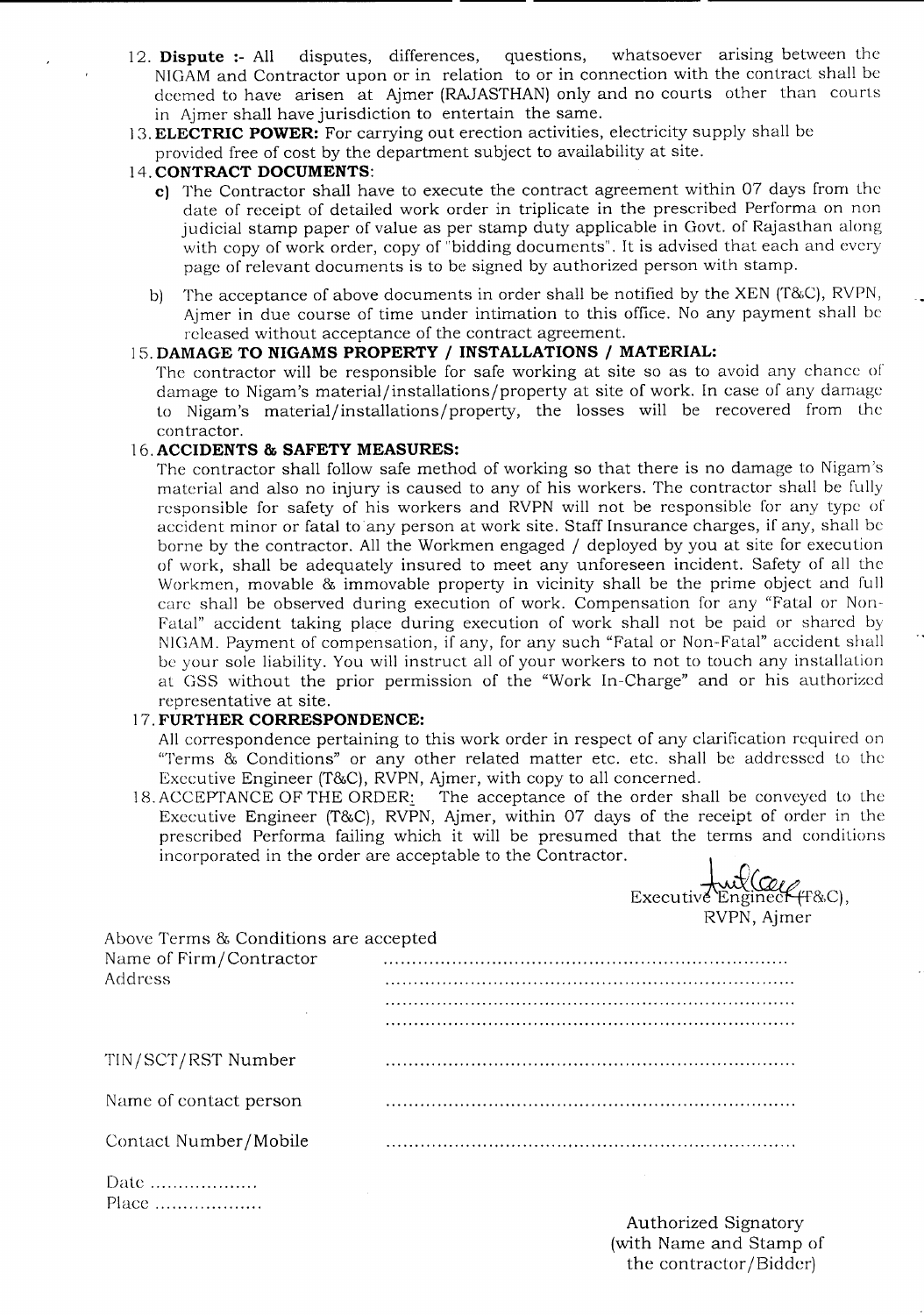# G - **SCHEDULE OF WORKS ON WHICH RATES ARE REQUIRED TO BE QUOTED , BY BIDDERS/CONTRACTORS UNDER TN 04 /2017-18**

## **BOQ FOR ERECTION OF 33 KV, 5.43 MVAR CAPACITOR BANK AT 132 KV GSS**

**ARAIN:-** Must be filled by the bidder and enclosed with the bid

| - S.<br>N | Description                                                                                                                                       | Estimated Amount<br>(in Rs.) | Percentage quoted<br>rate (Above or below) | Total Amount Quoted<br>in Rs. |
|-----------|---------------------------------------------------------------------------------------------------------------------------------------------------|------------------------------|--------------------------------------------|-------------------------------|
|           |                                                                                                                                                   |                              |                                            |                               |
|           | Erection of 33 KV, 5.43<br>MVAR capacitor Bank at<br>132 KV GSS, Subhash<br>Nagar, Ajmer (Detail of the<br>work to be carried out is<br>enclosed) | 78475.00                     |                                            |                               |
|           | TOTAL                                                                                                                                             | 78475.00                     |                                            |                               |

Executive Engineer  $(T&C)$ , RVPN, Ajrner

Date ...............

Place ................

l/we here by accept the above quoted rate

Authorized Signatory (with Name and Stamp of the contractor/Bidder)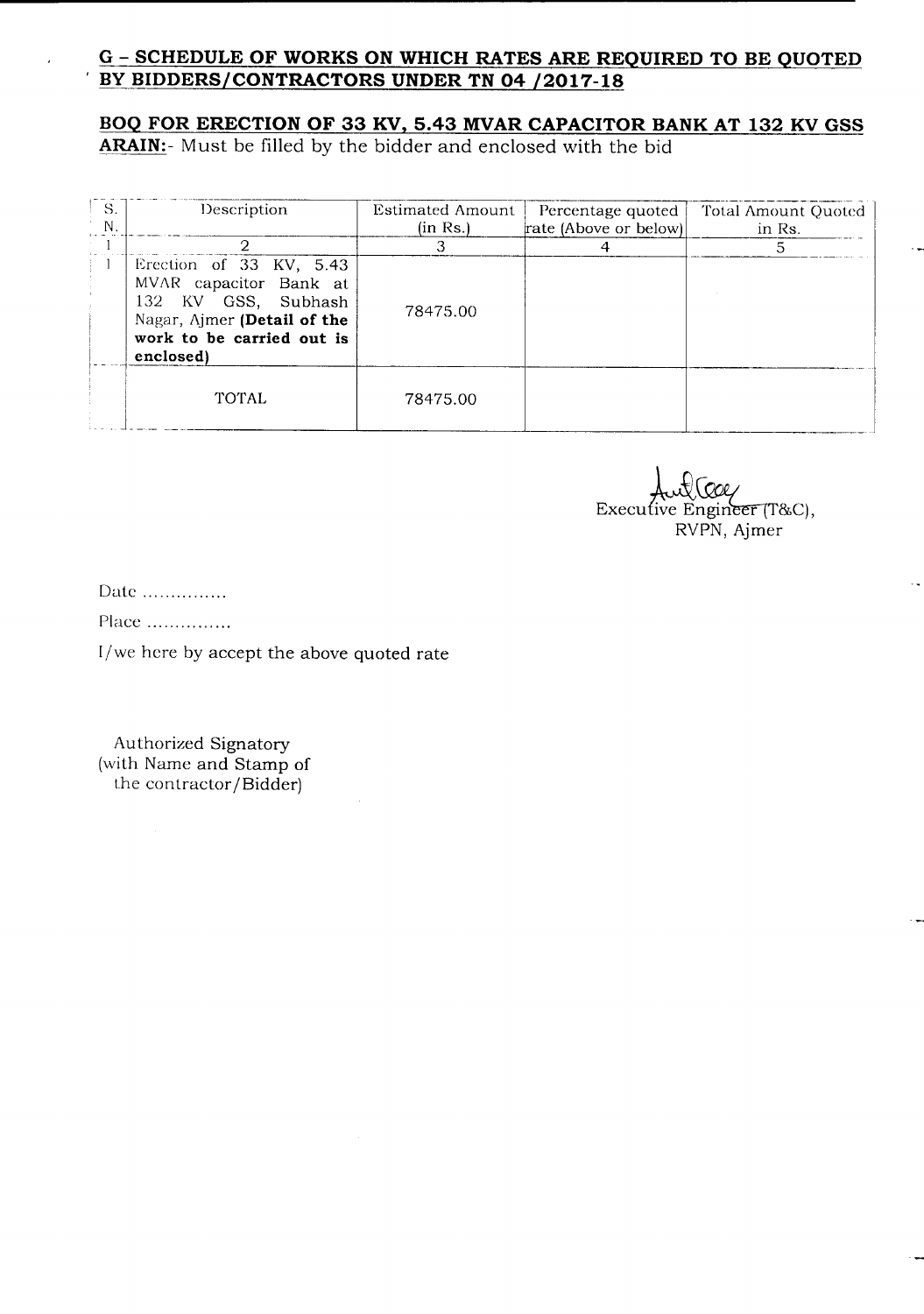#### **RAJSTHAN RAJYA VIOHYUT PRASARAN NIGAM LTO.**

#### ('G' Schedule based on BSR for Construction works of Sub-stations and Maintenance works of Sub-stations & Lines on **Labour contract basis (Effective from 01-04-2017)**

G" SCHEDULE FOR ERECTION WORK OF 33 KV Capacitor Bank Unit lst at 132 KV GSS -Arain - KSG Ajmer-

#### Ref of BSR - RVPN/SE(Contracts-II)/XEN-4/F. /D.45 JAIPUR Dated 21-04-2017

| ls. | BSR<br>No. code | SAP Code       | PARTICULARS OF WORK                                                                                                                                                                                                                                                                                                                                                                                                                                                                                                                                                                                                                                                                                                                                                                                                                                                                                            | UNIT  | QTY. | <b>RATE</b> | <b>AMOUNT</b><br>IN Rs. |
|-----|-----------------|----------------|----------------------------------------------------------------------------------------------------------------------------------------------------------------------------------------------------------------------------------------------------------------------------------------------------------------------------------------------------------------------------------------------------------------------------------------------------------------------------------------------------------------------------------------------------------------------------------------------------------------------------------------------------------------------------------------------------------------------------------------------------------------------------------------------------------------------------------------------------------------------------------------------------------------|-------|------|-------------|-------------------------|
|     | $ 2\rangle$     | 3              | 4                                                                                                                                                                                                                                                                                                                                                                                                                                                                                                                                                                                                                                                                                                                                                                                                                                                                                                              | 5     | 6    |             | 8                       |
|     | $A-1$           |                | Laying of Earth Mesh with 28/25 mm dia M.S. Rod at a depth of 0.80 meter from top level of<br>foundations including excavation of trench of required depth and back filling of the same,<br>transportation of M.S. Rods from site store to locations, welding of M.S. Rod to M.S. Rod along the<br>length, at crossings and with earth electrodes as per drawing, application of bitumen compound and<br>covering with bitumen impregnated tape on all welded joints, for the type of soil prevalent at 0.80<br>meter below top level of foundations (M.S. Rod of above size & M.S. Flat as required shall be made<br>available by <b>RVPN</b> ).                                                                                                                                                                                                                                                              |       |      |             |                         |
|     |                 |                | In case electricity is made available by RVPN without charges<br>(a)                                                                                                                                                                                                                                                                                                                                                                                                                                                                                                                                                                                                                                                                                                                                                                                                                                           |       |      |             |                         |
|     |                 | <b>PRJ1238</b> | Normal dry soil<br>(i)                                                                                                                                                                                                                                                                                                                                                                                                                                                                                                                                                                                                                                                                                                                                                                                                                                                                                         | Meter |      | 24          | I٥                      |
|     |                 | PRJ1239        | Hard Soil / Murram / Black Cotton Soil<br>(ii)                                                                                                                                                                                                                                                                                                                                                                                                                                                                                                                                                                                                                                                                                                                                                                                                                                                                 | Meter | 75   | 26          | 1950                    |
|     |                 | PRJ1240        | (iii)<br>Soft Rock                                                                                                                                                                                                                                                                                                                                                                                                                                                                                                                                                                                                                                                                                                                                                                                                                                                                                             | Meter | 75   | 35          | 2625                    |
|     | $B-1$           |                | Laying of earthing risers of $50*12/50*10$ mm size M.S. Flat at a depth of 0.80 meter from top level of<br>foundation, including excavation of trench of required depth and backfilling of the same<br>transportation of M.S. Flat from site store to locations, preparation of risers, bending as per<br>requirement (after heating if necessary), fixing on and welding / bolting to equipment / structure and<br>peaks of structures, laying in the trench, welding to the earth mesh of M.S. Rod as per drawing<br>including welding of extra length of M.S. Flat if required, application of bitumen impregnated tape on<br>all welding joints, painting of all surfaces of risers, above ground level with red oxide and green paint,<br>for the type of soil prevalent at 0.8 meter below top level of foundations (M.S. Rod of above size &<br>M.S. Flat as required shall be made available by RVPN). |       |      |             |                         |
|     |                 |                | (a)In case electricity is made available by RVPN without charges                                                                                                                                                                                                                                                                                                                                                                                                                                                                                                                                                                                                                                                                                                                                                                                                                                               |       |      |             |                         |
|     |                 | <b>PRJ1258</b> | (i)Normal dry soil                                                                                                                                                                                                                                                                                                                                                                                                                                                                                                                                                                                                                                                                                                                                                                                                                                                                                             | Meter |      | 27          | $\Omega$                |
|     |                 | <b>PRJ1259</b> | (ii)Hard Soil / Murram / Black Cotton Soil                                                                                                                                                                                                                                                                                                                                                                                                                                                                                                                                                                                                                                                                                                                                                                                                                                                                     | Meter | 175  | 28          | 4900                    |
|     |                 | PRJ1260        | (iii) Soft Rock                                                                                                                                                                                                                                                                                                                                                                                                                                                                                                                                                                                                                                                                                                                                                                                                                                                                                                | Meter | 125  | 38          | 4750                    |

fuller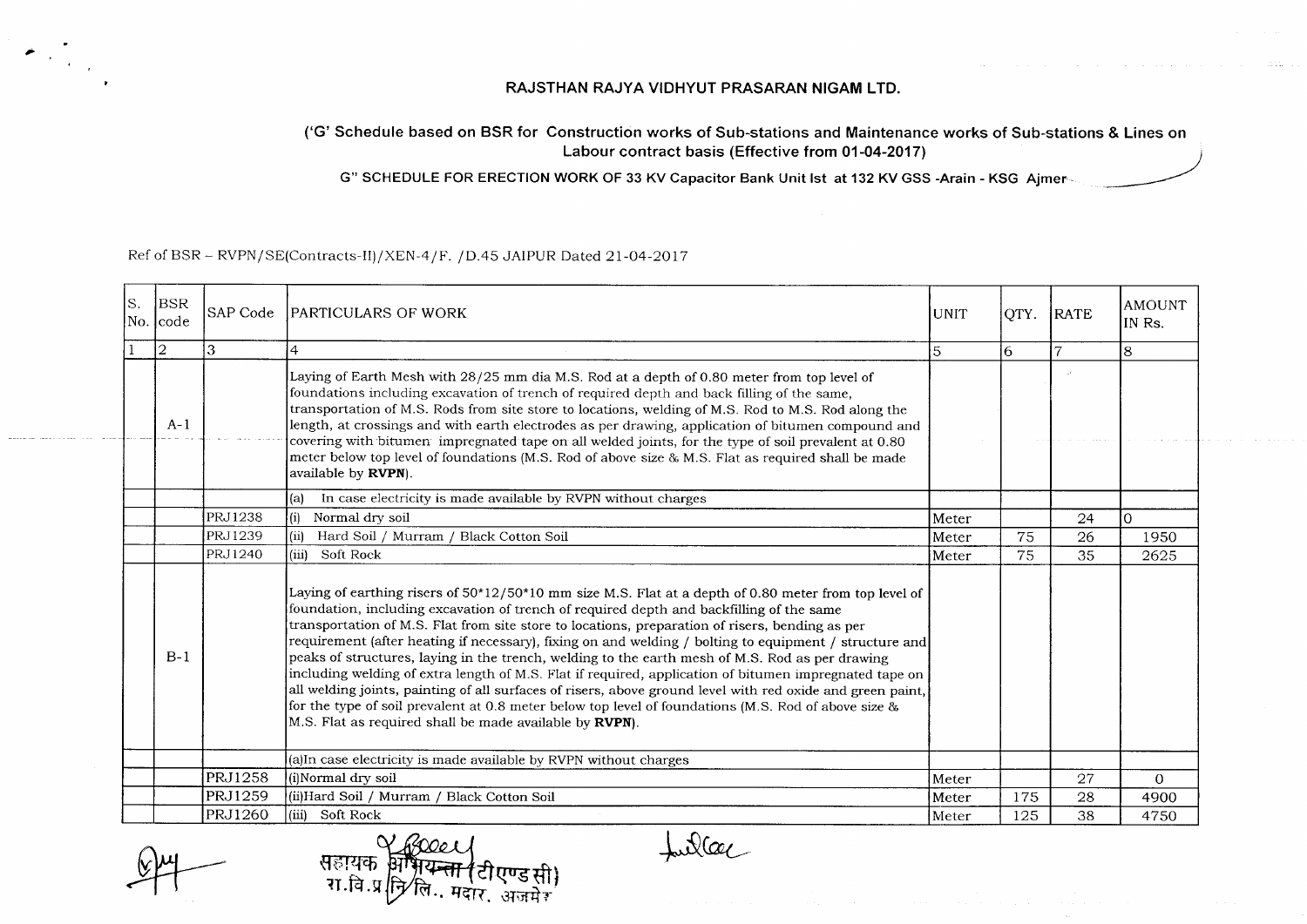| (1) ERECTION OF SUB-STATION STEEL STRUCTURES columns, beams, lighting mast and<br>equipment structures (excluding Circuit Breakers and Capacitor Banks) of all types including<br>transportation of structure members, nuts & bolts, washers, etc. from site store to locations, their<br>$\overline{2}$<br>PRJ1306<br>MT<br>$\overline{4}$<br>2321<br>9284<br>assembly, placing on foundation, fixing of template, with foundation bolts as required, Leveling and<br>preparation for grouting as required but excluding grouting erection after grouting and tightening &<br>punching of nuts & bolts. (Maximum Height of Structures up to 20 meters)<br>STRINGING OF 220 KV, 132 KV, 33 KV Bus-Bar of ACSR conductor, including transportation of<br>conductor, disc insulators and tension hard ware from site store to location, laying and cutting<br>required length of conductor . Cleaning and assembly of disc insulator as required along with fitting<br>of bolted type or compression type tension hardware as made available (compression machine shall<br>be provided by RVPN on rent free basis). Making up one end, stringing of conductors between the<br>$3-A$<br>beams with specified sag and tension, also equalizing sag and fitting spacer and T-Clamp for twin<br>conductor, for three phase of conductor in each bus-section<br>(ii) Single ACSR Panther conductor<br><b>PRJ1307</b><br>Section<br>1165<br>1165<br>-1<br>JUMPERS of ACSR conductor (3nos Y-type) between bus to equipment or between equipment to<br>equipment or between bus to bus including transportation of conductor, disc insulator and<br>hardware from site store to location , cleaning and assembly of disc insulator as required along with<br>$3-B$<br>fitting of suspension hard ware and erection as, cutting required length of conductor, making<br>connection, fixing of spacer & T-spacer as required, tightening of clamp / connectors, dressing etc<br>for three phase.<br>(i) Single ACSR Zebra / Panther Conductor<br>PRJ1312<br>Set<br>12<br>333<br>3996<br>STRINGING of Earth wire (size $7/3.15$ mm or $7/4$ mm) including transportation of earth wire,<br>tension hardware, etc from site store to location, laying and cutting required length of earth wire<br>fitting of bolted type or compression type hard ware as made available (compression machine shall<br>PRJ1316<br>$\overline{4}$<br>$\overline{2}$<br>Each<br>274<br>548<br>be provided by RVPN on rent free basis ) making up at one end , stringing of earth wire between<br>structures peak with specified sag and tension jump ring and connecting earth bonds. For single<br>earth wire<br><b>ERECTION OF SUB - STATION EQUIPMENTS</b><br>Erection of Current Transformer / potential transformer / capacitive voltage transformer / series<br>reactor/residual voltage transformer / natural current transformer with clamp and connectors on<br>already erected steel structure including transportation from site store to location, fabrication of<br>$5-B$<br>base frame, fixing of terminal connectors, tightening of nuts and bolts etc, complete in all respect<br>33 KV CT / PT<br>PRJ1321<br>Nos<br>3<br>532<br>1596 | $\sigma_{\rm{max}}$ |  |  |  |  |
|-------------------------------------------------------------------------------------------------------------------------------------------------------------------------------------------------------------------------------------------------------------------------------------------------------------------------------------------------------------------------------------------------------------------------------------------------------------------------------------------------------------------------------------------------------------------------------------------------------------------------------------------------------------------------------------------------------------------------------------------------------------------------------------------------------------------------------------------------------------------------------------------------------------------------------------------------------------------------------------------------------------------------------------------------------------------------------------------------------------------------------------------------------------------------------------------------------------------------------------------------------------------------------------------------------------------------------------------------------------------------------------------------------------------------------------------------------------------------------------------------------------------------------------------------------------------------------------------------------------------------------------------------------------------------------------------------------------------------------------------------------------------------------------------------------------------------------------------------------------------------------------------------------------------------------------------------------------------------------------------------------------------------------------------------------------------------------------------------------------------------------------------------------------------------------------------------------------------------------------------------------------------------------------------------------------------------------------------------------------------------------------------------------------------------------------------------------------------------------------------------------------------------------------------------------------------------------------------------------------------------------------------------------------------------------------------------------------------------------------------------------------------------------------------------------------------------------------------------------------------------------------------------------------------------------------------------------------------------------------------------------------------------------------------------------------------------------------------------------------------------------------------------------------------------------------------------------------------------|---------------------|--|--|--|--|
|                                                                                                                                                                                                                                                                                                                                                                                                                                                                                                                                                                                                                                                                                                                                                                                                                                                                                                                                                                                                                                                                                                                                                                                                                                                                                                                                                                                                                                                                                                                                                                                                                                                                                                                                                                                                                                                                                                                                                                                                                                                                                                                                                                                                                                                                                                                                                                                                                                                                                                                                                                                                                                                                                                                                                                                                                                                                                                                                                                                                                                                                                                                                                                                                                         |                     |  |  |  |  |
|                                                                                                                                                                                                                                                                                                                                                                                                                                                                                                                                                                                                                                                                                                                                                                                                                                                                                                                                                                                                                                                                                                                                                                                                                                                                                                                                                                                                                                                                                                                                                                                                                                                                                                                                                                                                                                                                                                                                                                                                                                                                                                                                                                                                                                                                                                                                                                                                                                                                                                                                                                                                                                                                                                                                                                                                                                                                                                                                                                                                                                                                                                                                                                                                                         |                     |  |  |  |  |
|                                                                                                                                                                                                                                                                                                                                                                                                                                                                                                                                                                                                                                                                                                                                                                                                                                                                                                                                                                                                                                                                                                                                                                                                                                                                                                                                                                                                                                                                                                                                                                                                                                                                                                                                                                                                                                                                                                                                                                                                                                                                                                                                                                                                                                                                                                                                                                                                                                                                                                                                                                                                                                                                                                                                                                                                                                                                                                                                                                                                                                                                                                                                                                                                                         |                     |  |  |  |  |
|                                                                                                                                                                                                                                                                                                                                                                                                                                                                                                                                                                                                                                                                                                                                                                                                                                                                                                                                                                                                                                                                                                                                                                                                                                                                                                                                                                                                                                                                                                                                                                                                                                                                                                                                                                                                                                                                                                                                                                                                                                                                                                                                                                                                                                                                                                                                                                                                                                                                                                                                                                                                                                                                                                                                                                                                                                                                                                                                                                                                                                                                                                                                                                                                                         |                     |  |  |  |  |
|                                                                                                                                                                                                                                                                                                                                                                                                                                                                                                                                                                                                                                                                                                                                                                                                                                                                                                                                                                                                                                                                                                                                                                                                                                                                                                                                                                                                                                                                                                                                                                                                                                                                                                                                                                                                                                                                                                                                                                                                                                                                                                                                                                                                                                                                                                                                                                                                                                                                                                                                                                                                                                                                                                                                                                                                                                                                                                                                                                                                                                                                                                                                                                                                                         |                     |  |  |  |  |
|                                                                                                                                                                                                                                                                                                                                                                                                                                                                                                                                                                                                                                                                                                                                                                                                                                                                                                                                                                                                                                                                                                                                                                                                                                                                                                                                                                                                                                                                                                                                                                                                                                                                                                                                                                                                                                                                                                                                                                                                                                                                                                                                                                                                                                                                                                                                                                                                                                                                                                                                                                                                                                                                                                                                                                                                                                                                                                                                                                                                                                                                                                                                                                                                                         |                     |  |  |  |  |
|                                                                                                                                                                                                                                                                                                                                                                                                                                                                                                                                                                                                                                                                                                                                                                                                                                                                                                                                                                                                                                                                                                                                                                                                                                                                                                                                                                                                                                                                                                                                                                                                                                                                                                                                                                                                                                                                                                                                                                                                                                                                                                                                                                                                                                                                                                                                                                                                                                                                                                                                                                                                                                                                                                                                                                                                                                                                                                                                                                                                                                                                                                                                                                                                                         |                     |  |  |  |  |
|                                                                                                                                                                                                                                                                                                                                                                                                                                                                                                                                                                                                                                                                                                                                                                                                                                                                                                                                                                                                                                                                                                                                                                                                                                                                                                                                                                                                                                                                                                                                                                                                                                                                                                                                                                                                                                                                                                                                                                                                                                                                                                                                                                                                                                                                                                                                                                                                                                                                                                                                                                                                                                                                                                                                                                                                                                                                                                                                                                                                                                                                                                                                                                                                                         |                     |  |  |  |  |
|                                                                                                                                                                                                                                                                                                                                                                                                                                                                                                                                                                                                                                                                                                                                                                                                                                                                                                                                                                                                                                                                                                                                                                                                                                                                                                                                                                                                                                                                                                                                                                                                                                                                                                                                                                                                                                                                                                                                                                                                                                                                                                                                                                                                                                                                                                                                                                                                                                                                                                                                                                                                                                                                                                                                                                                                                                                                                                                                                                                                                                                                                                                                                                                                                         |                     |  |  |  |  |

 $\frac{1}{\sqrt{2}}$ 

 $\frac{2}{\frac{1}{32.13.9}}$   $\frac{2}{\frac{1}{32.9}}$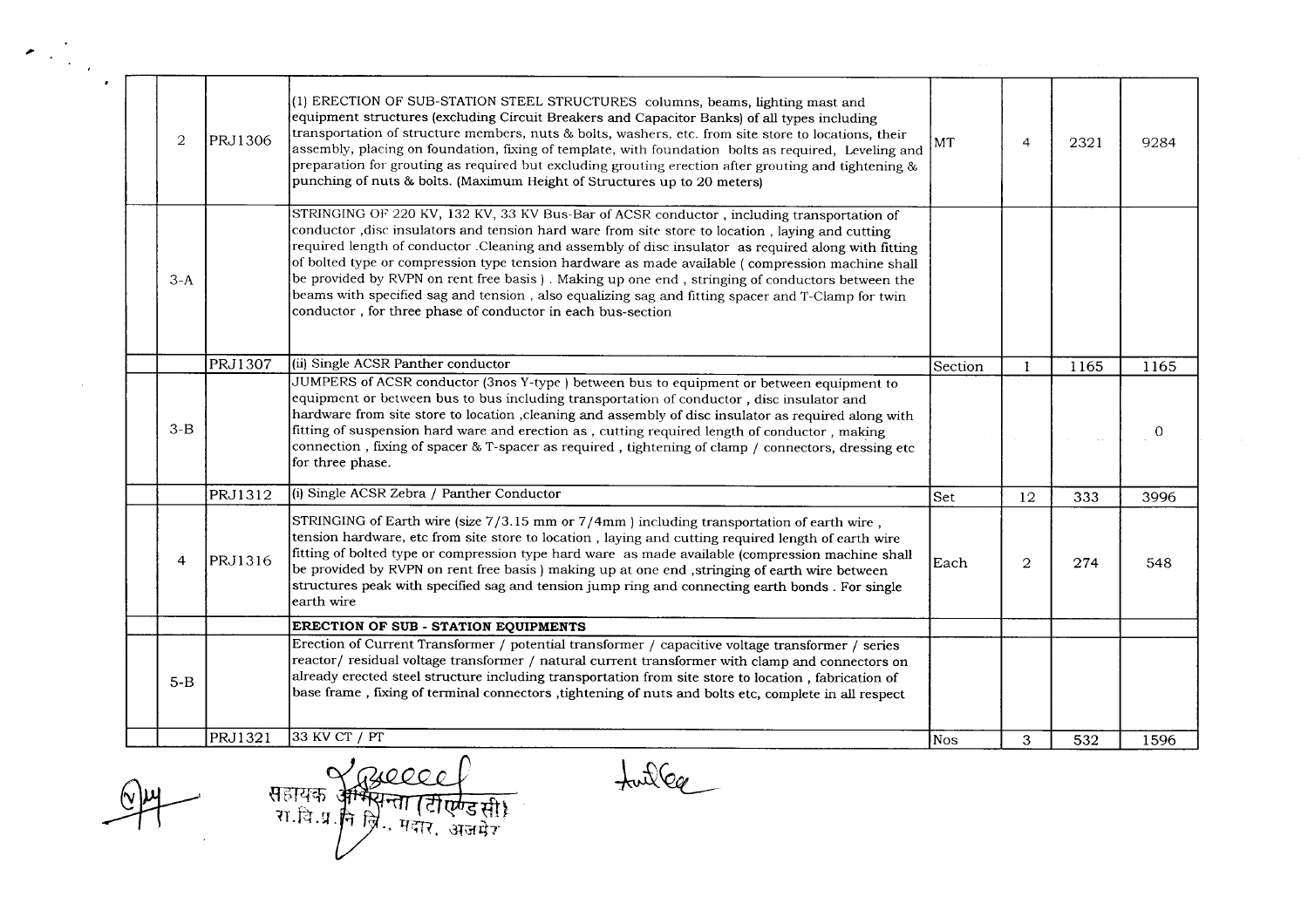| $5-F$          | PRJ1337 | Erection of 2x33 KV Capacitor Bank, with series Reactor & Residual Voltage Transformer/ Netural<br>Current transformer, including transportation of equipment, structure members, nuts & bolts,<br>washers, clamps& connector etc. from site store to location, assembly of structure, their placing on<br>foundation, leveling and preparing for grouting as required, but excluding grouting, assembly of<br>capacitor bank cells on frames as required & their connections as per manufacture's drawing fixing<br>of terminals connectors, etc. | Each       | -1             | 18466 | 18466 |
|----------------|---------|----------------------------------------------------------------------------------------------------------------------------------------------------------------------------------------------------------------------------------------------------------------------------------------------------------------------------------------------------------------------------------------------------------------------------------------------------------------------------------------------------------------------------------------------------|------------|----------------|-------|-------|
| $5-D$          |         | Erection of isolators on already erected steel structure including transportation of base frame, P.Is,<br>contacts, mechanism-box, clamps & connectors etc. from site store to location, minor fabrication as<br>required, and fixing of terminal connectors etc., adjustment /alignment of isolator and its blade. If<br>provided for their smooth operation and final adjustment if required after jumpring ring.                                                                                                                                |            |                |       |       |
|                |         | ii) 33 KV or 11 KV                                                                                                                                                                                                                                                                                                                                                                                                                                                                                                                                 |            |                |       |       |
|                | PRJ1333 | a) without earth blade                                                                                                                                                                                                                                                                                                                                                                                                                                                                                                                             | <b>Nos</b> | -1             | 916   | 916   |
|                | PRJ1334 | b) with single earth blade                                                                                                                                                                                                                                                                                                                                                                                                                                                                                                                         | <b>Nos</b> | $\overline{2}$ | 1364  | 2728  |
| $5-H$          |         | Erection of 33 KV or 11 KV Circuit Breaker, including transportation of equipment, structure<br>members, nuts & bolts, clamps & connectors, accessories etc. from site store to location, assembly of<br>support structure their placing on foundation, leveling and preparing for grouting as required, but<br>excluding grouting, assembly/ placing of support poles, mechanism box etc. on support structure as<br>per manufacturers drawing, fitting of terminal connectors, etc. but excluding commissioning of CB.                           |            |                |       |       |
|                | PRJ1340 | i) 33 or 11 KV outdoor type (VCB/SF-6)                                                                                                                                                                                                                                                                                                                                                                                                                                                                                                             | <b>Nos</b> | $\mathbf{1}$   | 7404  | 7404  |
| $5-I$          |         | Erection of Post Insulator on already erected structure including transportation of P.I's, nuts & bolts,<br>clamps & connectors, etc. from site store to location, fabrication of base frame & assembly if<br>required, fixing of clamps, etc.                                                                                                                                                                                                                                                                                                     |            |                |       |       |
|                | PRJ1344 | $\sqrt{ii)$ 33KV or 11 KV                                                                                                                                                                                                                                                                                                                                                                                                                                                                                                                          | Nos        | 9              | 75    | 675   |
| 6              |         | Erection of control & Relay Panels complete in all respect including transportation from site store to<br>control room, placing on foundation/ cable trench as per layout, interconnection between control &<br>relay panels and with existing panels,. fixing of side/top cover and doors, earthing to existing earth<br>strip in control room, connection of bus wiring to existing panel and between control and relay panel<br>as required.                                                                                                    |            |                |       |       |
|                | PRJ1353 | ii)Simplex Panel                                                                                                                                                                                                                                                                                                                                                                                                                                                                                                                                   | Nos        | $\mathbf{1}$   | 632   | 632   |
|                |         | Erection of marshalling kiosk/line matching unit (LMU)/ line matching & distribution unit (LMDU)<br>complete in all respect including transportation from site store to location, placing on foundation/                                                                                                                                                                                                                                                                                                                                           |            |                |       |       |
| $\overline{7}$ |         | cable trench as per layout, preparing for grouting of foundation bolts but excluding grouting, etc.                                                                                                                                                                                                                                                                                                                                                                                                                                                |            |                |       |       |

सहायक अधि⊘९ ०० ।<br>सहायक अभियन्<del>ता (टीएण्ड</del>सी)<br>रा.बि.वि.निर्ीलि.. मदार, अजमेर